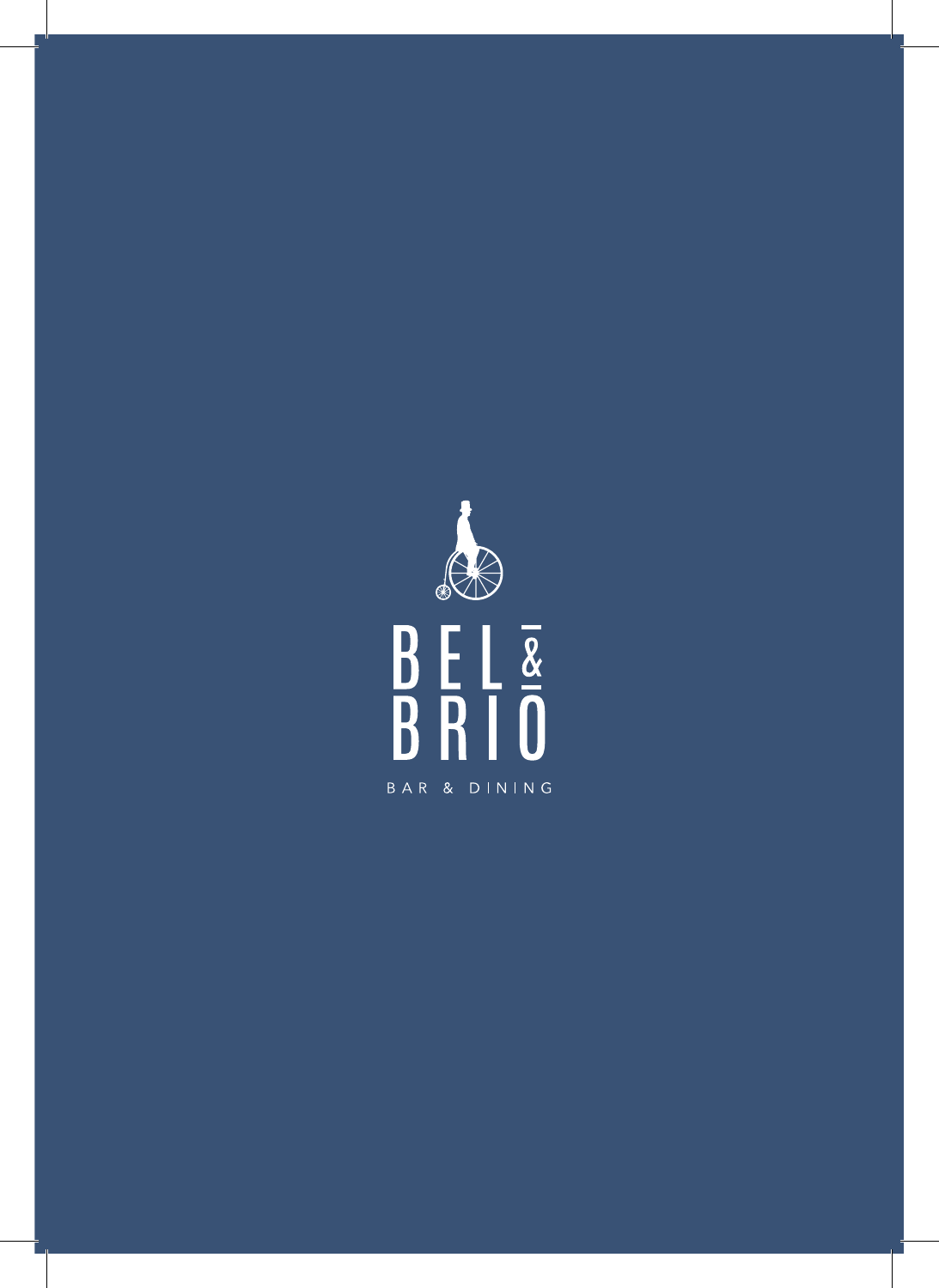

# BAR & DINING SHARING MENU

\$85 per person

# ANTIPASTI

Tagliere di salumi e fromaggi salame felino / nodini / San Daniele prosciutto / mortadella / *Grana Padano / black pepper pecorino / marinated olives / fruit jam / white truffle honey I sourdough bread* 

Bruschetta *toasted homemade bread I diced tomatoes I basil I extra virgin olive oil I aged Modena balsamic vinegar* 

# PASTA & PIZZA

Gnocchi four cheeses fondue (v) *potato gnocchi I four cheeses fondue I truffle paste I fried sage*

**Tagliatelle** *homemade egg tagliatelle I slow cooked lamb ragu I pecorino cheese* 

> Margherita Pizza (v) *San Marzano tomato sauce I mozzarella I fresh basil*

Capricciosa Pizza *San Marzano tomato sauce I mozzarella I ham I mushrooms I black olives I cacciatore salami* 

Mixed Leaf Salad

# DESSERT

Sorbet of the Day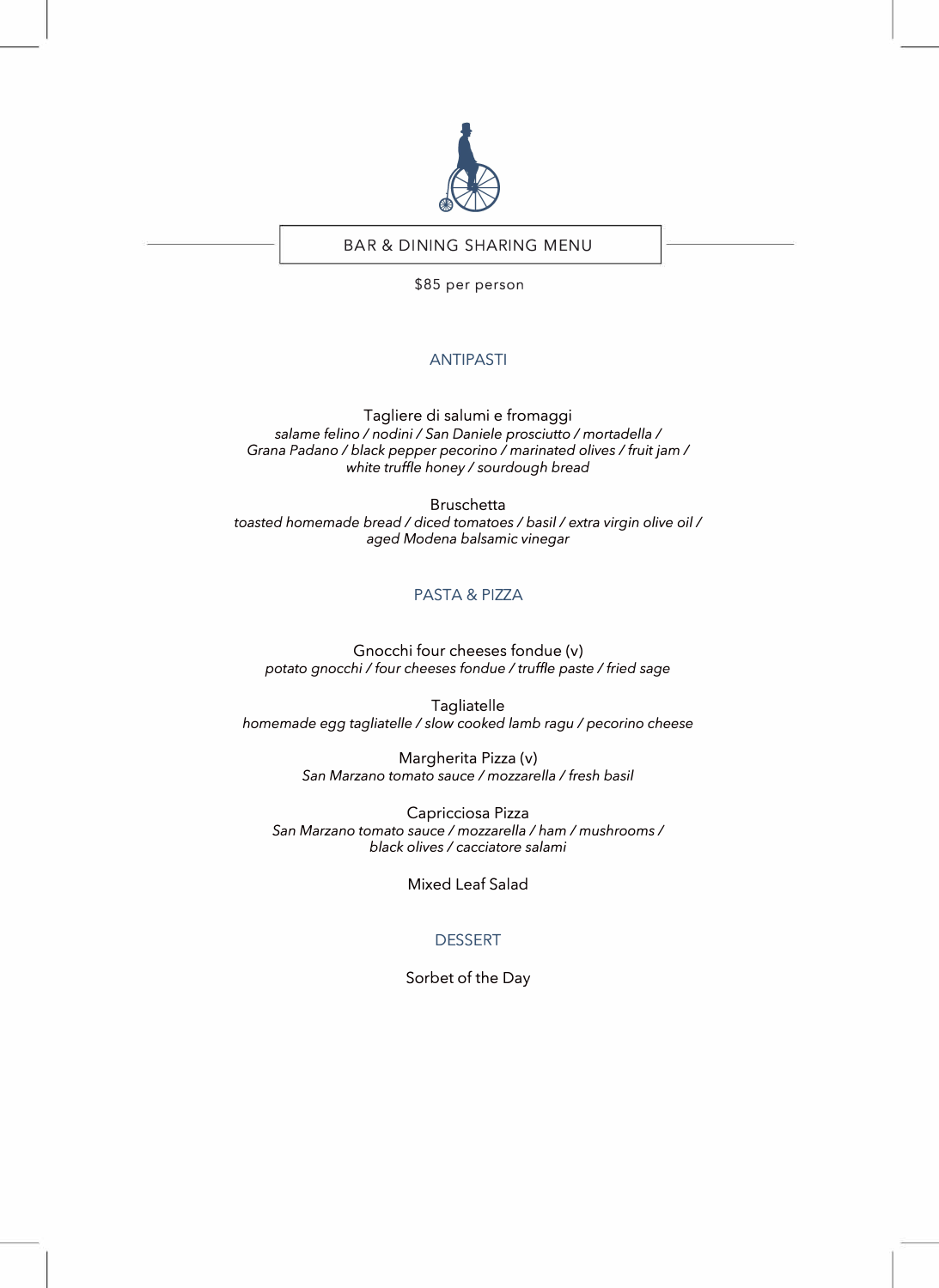

# BAR & DINING PREMIUM SHARING MENU

\$105 per person

## ANTIPASTI

Tagliere di salumi e fromaggi salame felino / treccine mozzarellla / San Daniele prosciutto / *mortadella I grana padano I black pepper pecorino I marinated olives I fruit jam I white truffle honey I sourdough bread* 

> Bruschetta (v) *toasted homemade bread I diced tomatoes I basil I extra virgin olive oil I aged Modena balsamic vinegar*

Porchetta ( gf) finely hand sliced /talian style porchetta / caramelized onion / rocket *salad I shaved parmesan I mustard dressing* 

## PASTA & PIZZA

Gnocchi four cheese fondue (v) *potato gnocchi I four cheeses fondue I truffle paste I fried sage* 

**Tonnarelli** *homemade* egg *pasta I ruby tuna ragu I olives I capers I lemon zest* 

Ortolona Pizza (v) *San Marzano tomato sauce I mozzarella I capsicum I mushrooms I zucchini I eggplant I cherry tomatoes I red onions* 

## FROM THE GRILL

Scotch fillet Wagyu beef scotch fillet / grilled seasonal vegetables / beef jus

Wild Rocket (v) *pear I shaved Parmigiana Reggiano I balsamic dressing* 

> Patatine Fritte (v) french fries

#### DESSERT

Sorbet of the Day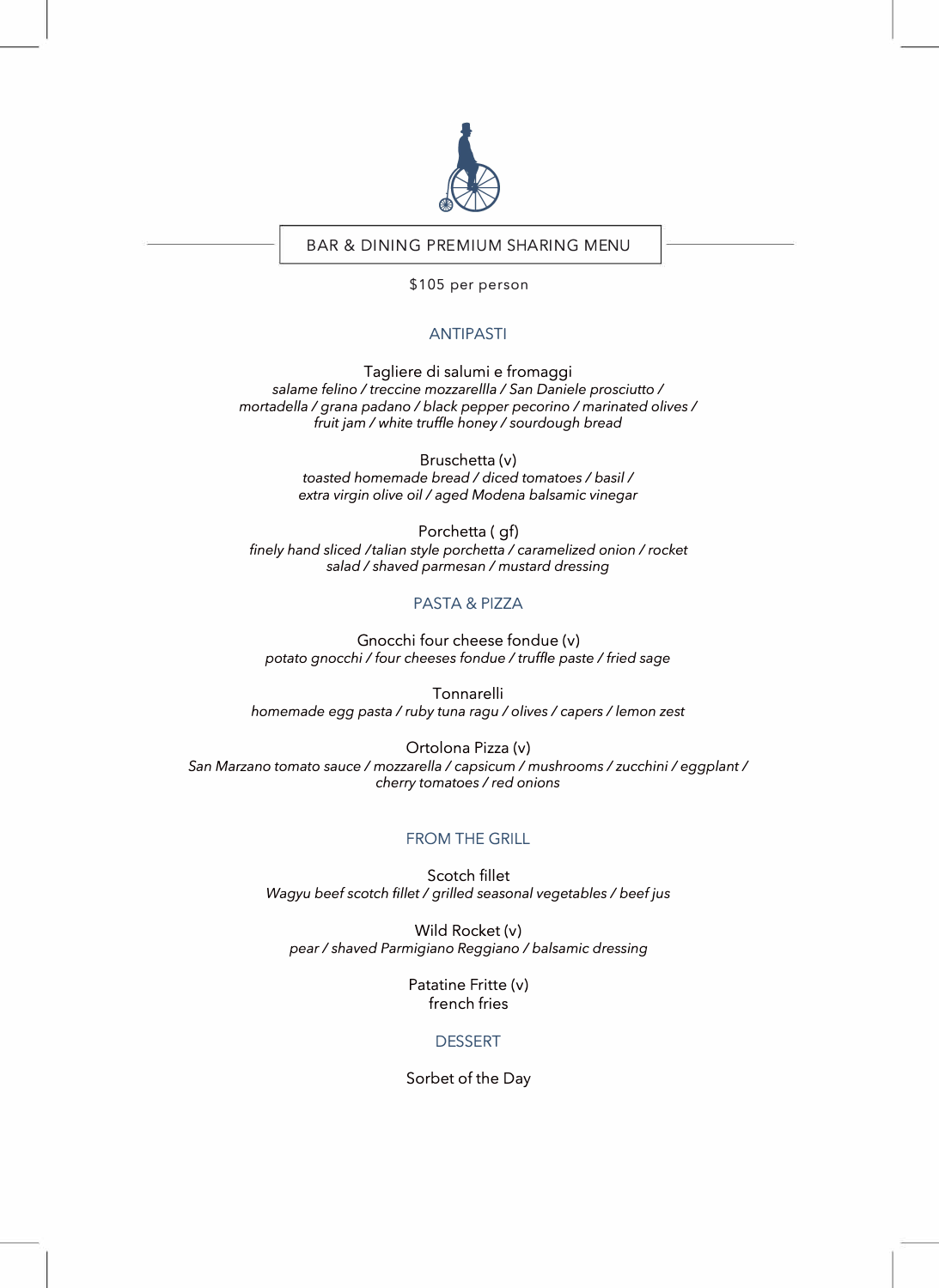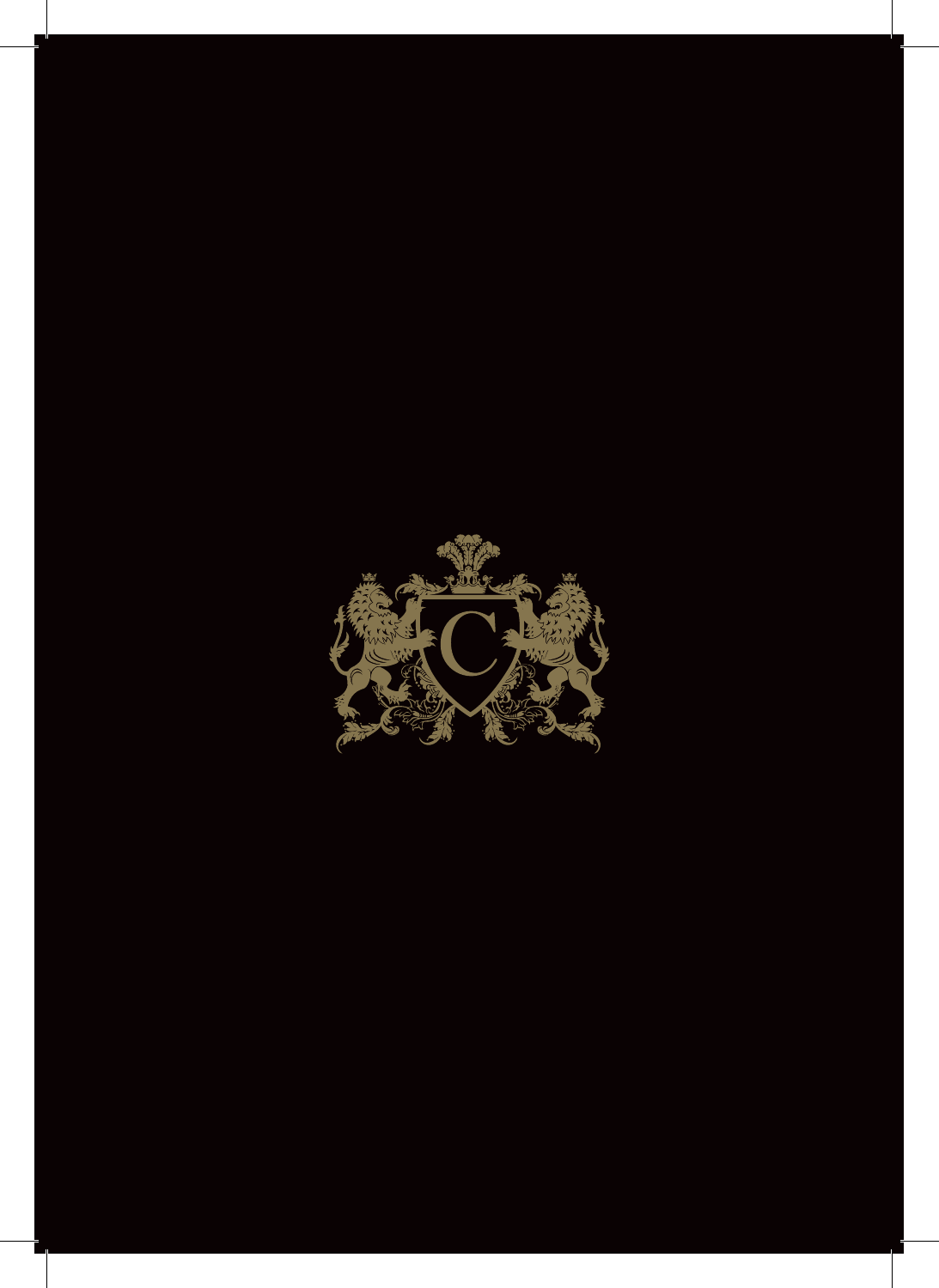

# SHARING MENU

# \$120 per person

*homemade bread selection served with olive oil and aged balsamic vinegar from Modena* 

## STARTERS

Beef Carpaccio *sliced Wagyu beef I shaved Parmiggiano Reggiano I toasted hazelnuts I wild rocket I dark chocolate* 

Caprese Salad (v) *burrata I heirloom tomatoes I puff pastry I cucumber and basil jus* 

## PASTA

Gnocchetti sardi (v) *homemade egg pasta I saffron I porcini mushrooms I white truffle and stracchino mousse I pine nuts* 

**Tagliatelle** *homemade egg tagliatelle I slow cooked wagyu beef cheek ragu I eggplant I Sardinian pecorino* 

#### MAINS

Agnello *slow cooked Margra Lamb shoulder I smoked sweet potato puree I fig vincotto jus* 

Market fish of the day *grilled fish of the day I green vegetables I green peas mousse /coratina extra virgin olive oil* 

#### SIDES

Mixed Leaf Salad (v)

Roasted Potatoes (v)

#### DESSERT

Chocolate tart *rocher mousse I hazelnut crumbs I white shaved chocolate I vanilla gelato*